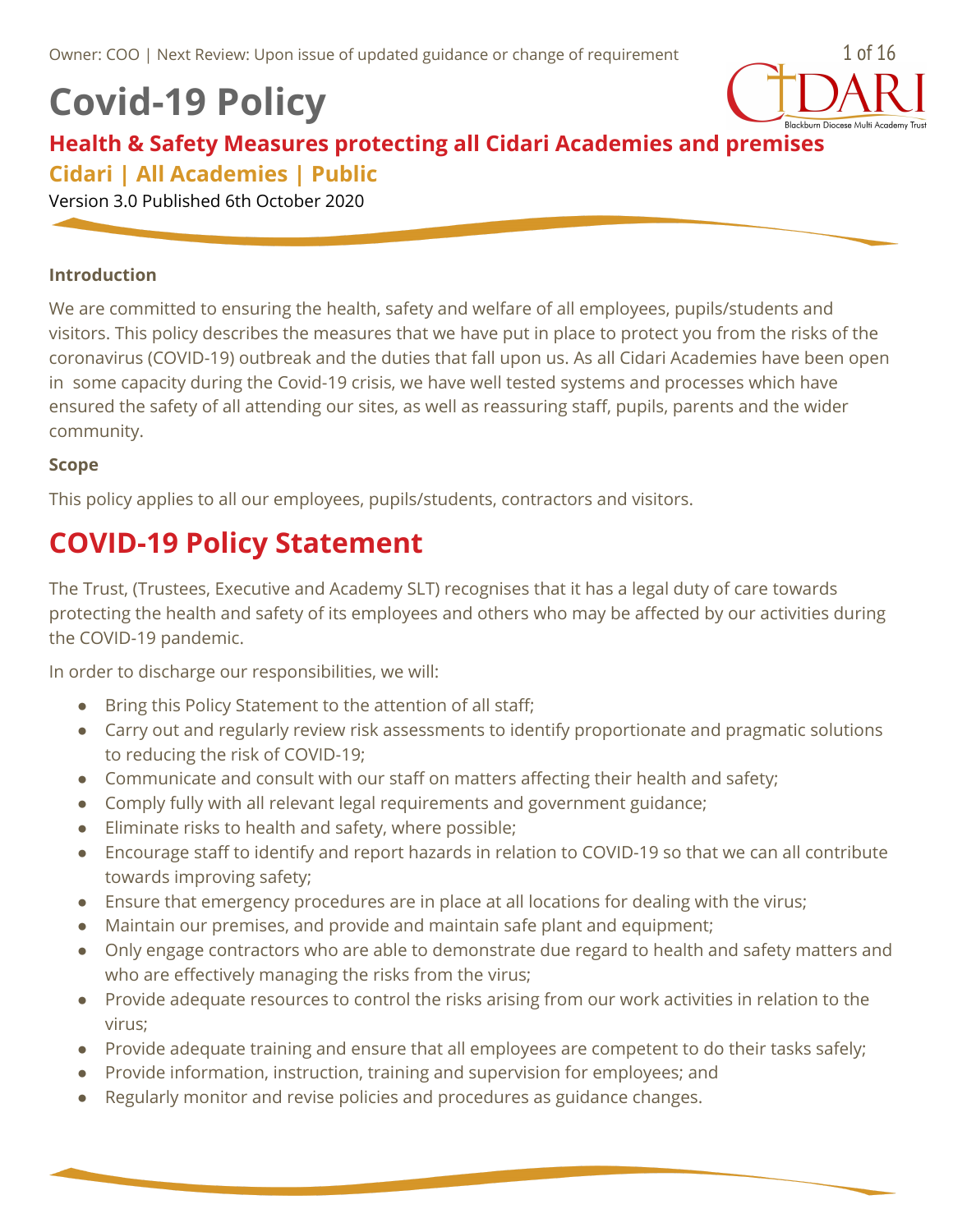This policy statement will be reviewed and revised as necessary to reflect changes to the organisation's activities and any changes to legislation or government guidance. Any changes to the policy will be brought to the attention of all employees.

This document should be read in conjunction with published Government [Guidance](https://www.gov.uk/government/publications/actions-for-schools-during-the-coronavirus-outbreak/guidance-for-full-opening-schools) for full opening: [schools](https://www.gov.uk/government/publications/actions-for-schools-during-the-coronavirus-outbreak/guidance-for-full-opening-schools), Appendix 1 Local Action Plan, and Local Risk Assessment.

## **COVID-19 Responsibilities**

The overall responsibility for health and safety and management of the virus rests at the highest management level. However, it is the responsibility of every employee to co-operate in providing and maintaining a safe place of work.

It is important that everyone is aware of their responsibilities and has a clear understanding of their areas of accountability in controlling factors that could lead to ill health, injury or loss and the virus being spread. Line managers are required to provide clear direction and accept responsibility.

We recommend that the following positions are identified as having key responsibilities for the implementation of COVID-19 control measures:

### **Trust Executive**

#### **The Trust Executive will ensure that:**

- Academy leaders are fully aware of their responsibilities relating to Covid-19.
- Professional external Health & Safety advice is sought and implemented.
- Academies are appropriately resourced financially and materially to meet their obligations relating to Covid-19.
- Appropriate training and support is in place for all employees.
- No employee, pupil, parent, visitor or contractor is put at unnecessary risk on or travelling to and from Trust premises.
- The latest guidance is applied and documentation prepared and distributed where necessary to Senior Leaders for local implementation.
- Unions are consulted and updated regarding the measures in place, proposed or any changes or variation to prior agreement.
- Effective and clear communication channels are in place for Staff, Parents, Pupils, Trustees, Governors and other stakeholders.
- Trustees are kept updated regularly in relation to the operational status of the Trust.

## **COVID-19 Supervisor**

A COVID-19 Supervisor must be appointed in each of our sites and ensure that in their areas of control:

- They implement and follow the Coronavirus (COVID-19) Policy;
- They supervise their staff to ensure that they work safely, providing increased supervision for new, vulnerable and young workers;
- Liaise with and update the Trust Executive on all related Covid-19 matters.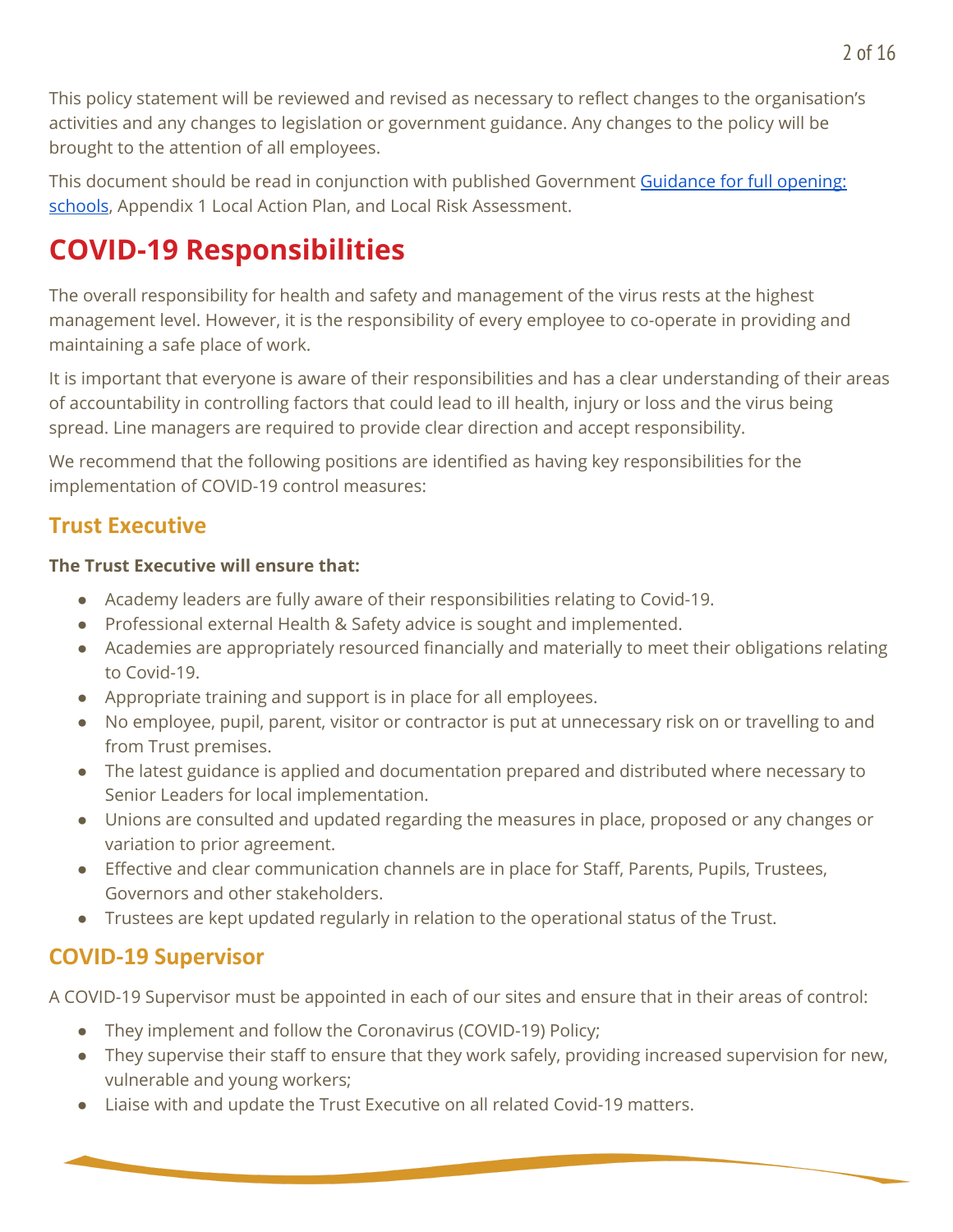- They communicate and consult with staff on COVID-19 issues;
- They keep themselves up to date with developments and guidance relating to COVID-19 issued by the Trust;
- That all contractors attending their setting have completed the Contractor Checklist and Visitor Declaration.
- Rules are followed by all;
- They encourage staff to report hazards and raise concerns;
- Issues concerning safety raised by anyone are thoroughly investigated and, when necessary, further effective controls implemented and communicated to staff;
- Any safety issues that cannot be dealt with are referred to the SLT/ Trust for action;
- Safety training for staff is identified, undertaken and recorded to ensure that they are competent to carry out their work in a safe manner;
- Safe systems of work are developed and implemented where needed;
- COVID-19 incidents inside and outside of work are recorded, investigated and reported where needed;
- Personal protective equipment (PPE) is readily available and maintained where appropriate, and relevant staff are aware of the correct use of this and the procedures for replacement;
- Hazardous substances are stored, transported, handled and used in a safe manner according to manufacturers' instructions and established rules and procedures; and
- Regular and effective cleaning takes place.

### **Line managers**

Line managers must ensure that:

- Good communication is in place between management and employees, particularly where there are organisational and procedural changes;
- Employees are fully trained to discharge their duties; and
- Where necessary, they look to offer additional support to any employees who are experiencing additional stress outside of work, e.g. bereavement, illness of family members or anxiety about the general safety of their loved ones.

## **Employees**

Employees must:

- Follow any information, instruction, training and supervision provided to them regarding looking after their health, safety and wellbeing (including mental health) during the COVID-19 outbreak; and
- Raise any issues or concerns with their line manager or safety representative where applicable.

## **Staff carrying out cleaning activities**

Staff carrying out cleaning activities must:

• Take reasonable care of their own safety;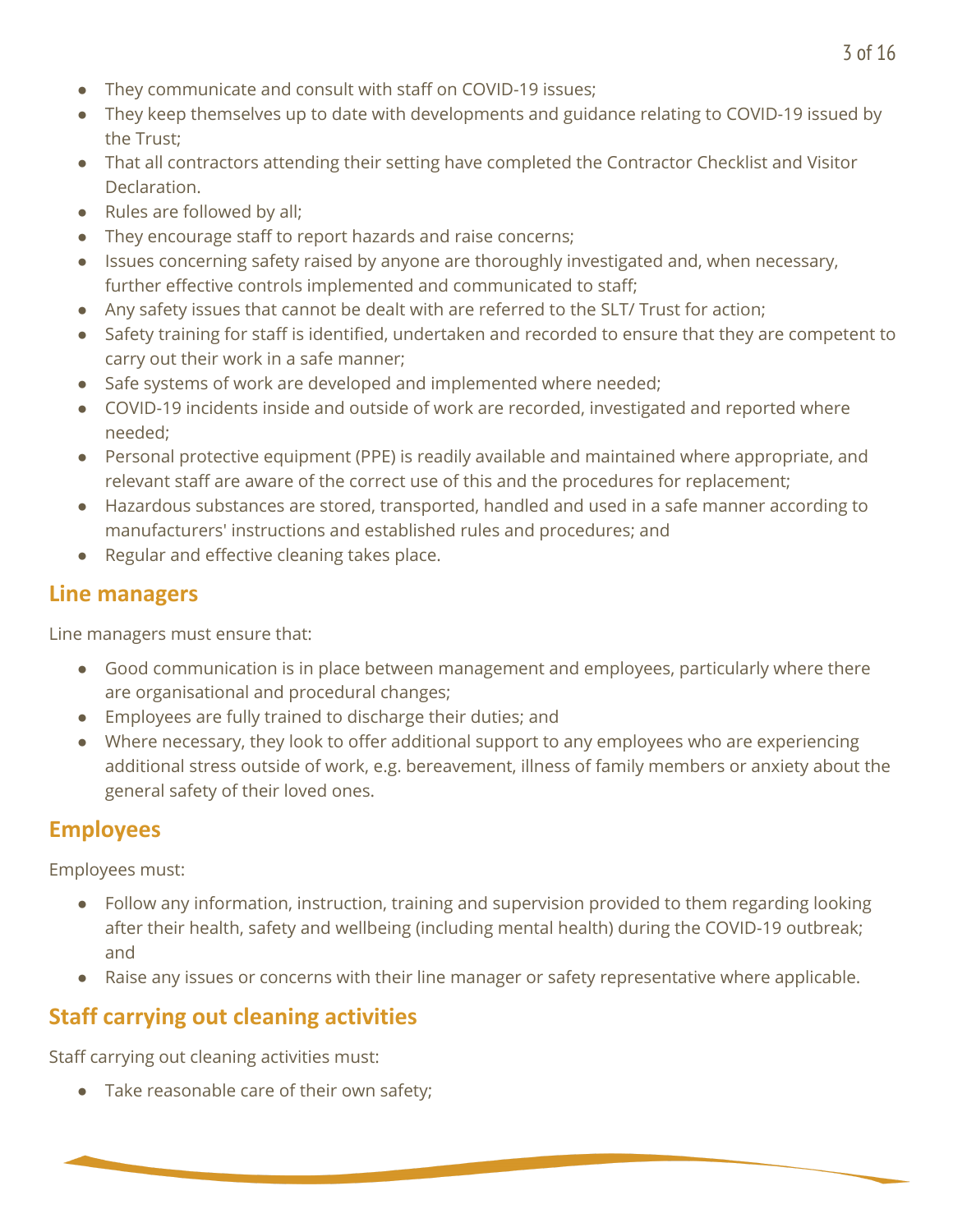- Take reasonable care of the safety of others affected by their actions;
- Observe the safety rules:
- Submit their health and safety policy and relevant risk assessments to us for approval if not employed by the organisation;
- Comply with and accept our COVID-19 Policy;
- Conform to all written or verbal instructions given to them to ensure their personal safety and the safety of others;
- Dress as appropriate for their work activities;
- Use all equipment, safety equipment, devices and protective clothing as directed;
- Avoid any improvisations of any form which could create an unnecessary risk to their personal safety and the safety of others;
- Maintain all equipment in good condition and report defects to their supervisor; and
- Ensure that chemicals are used appropriately and that contact times are followed.

## **Arrangements**

### **Wider occupation of our Academies and offices.**

From 1st September in line with current and any new government guidance, we will be welcoming back all pupils into our Academies.

Through the Action Plan contained in Appendix 1 of this document and Risk Assessment, Academies have put in place local arrangements to minimise the risk of spreading infection through changes to operational, behavioural and environmental factors.

The central team will continue to work remotely from home. There may be limited re occupation of the central office but only if deemed essential for logistical/ operational reasons.

#### **Attendance**

No one with symptoms should attend our sites/ settings for any reason, nor should they attend if anyone in their household has symptoms or has tested positive for COVID-19 within the past 14 days. This would be a breach of Government Stay at Home Guidance.

All other staff and pupils will be encouraged to attend, unless they are self-isolating, or they are identified individually by a medical professional as clinically vulnerable (in which case they should follow medical advice).

If someone in their household is clinically extremely vulnerable, they should only attend if we are able to adhere to stringent social distancing, and the pupil is able to understand and follow those instructions. Families will be instructed to notify us as normal if their child is unable to attend so that staff can explore the reason with them and address barriers together. The normal processes surrounding attendance will apply. We will continue to inform social workers where pupils/students with a social worker do not attend.

We will take an attendance register as normal and complete and Local Authority or DFE returns required to report how many pupils/students and staff are attending and related information.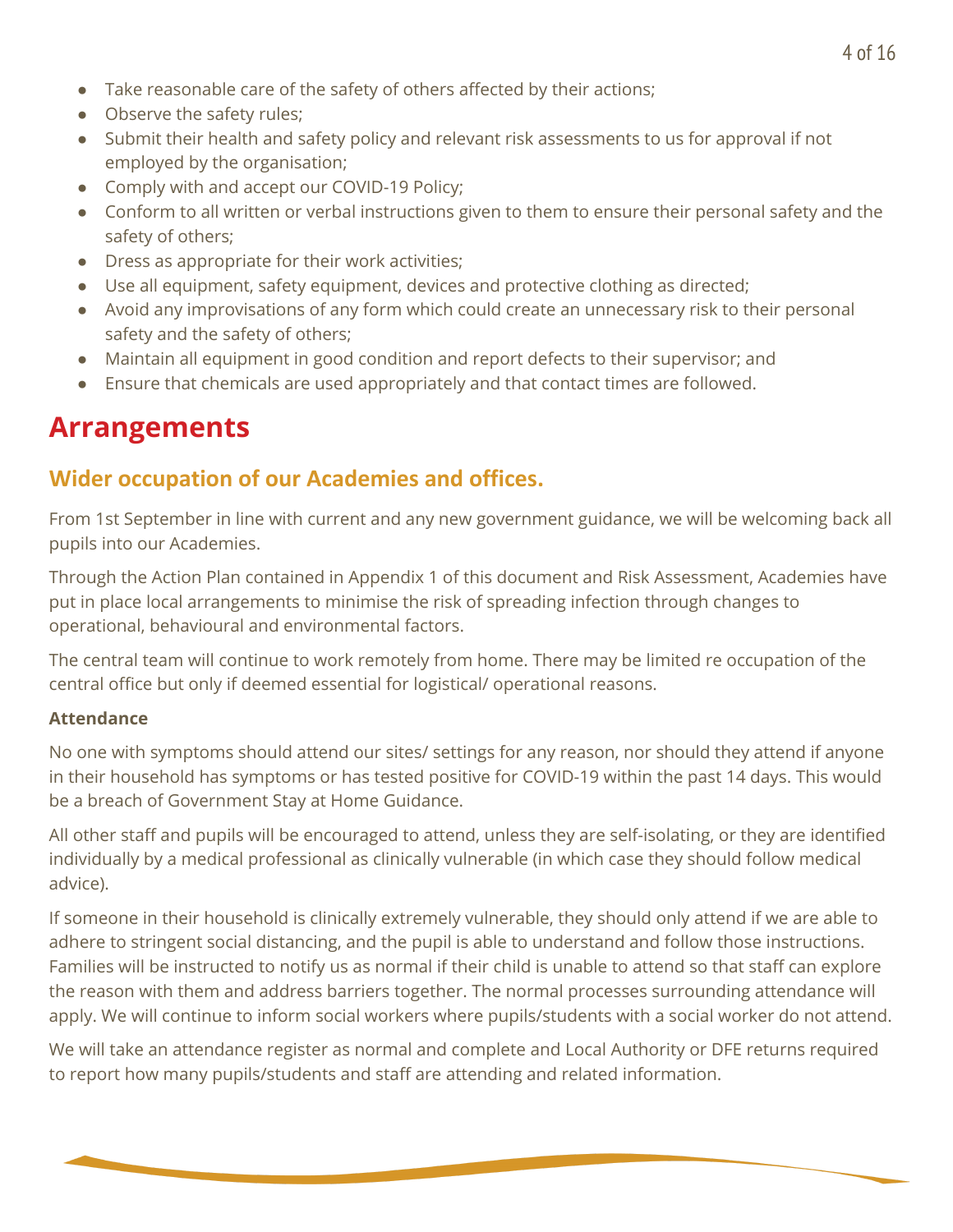#### **Staff workload and wellbeing**

The Trust, Governors and SLT are conscious of the health, safety and wellbeing of all staff and will, where possible, implement flexible working practices in a way that promotes good work-life balance and supports our staff.

Workload will be carefully managed, and we will assess whether staff who are having to stay at home due to either asymptomatic isolation or health conditions are able to support remote education, while those in school continue to focus on face-to-face provision.

Staff are also reminded about the Trusts Health and Wellbeing Policy and Employee Assistance Programme.

#### **Transport**

Staff and pupils/students will be encouraged to walk or cycle to and from school/ work and avoid public transport wherever possible.

We will work together with all parties and transport providers to put in place arrangements appropriate to our circumstances, including measures to reduce contact.

#### **Food**

To ensure food is available for pupils/students who attend our educational settings, Mellors will staff all kitchens and ensure that meals are able to be prepared and served safely. Wherever possible, pupils/students will be encouraged to bring a packed lunch (except those who meet the FSM eligibility criteria). For those unable, or who choose not to bring a packed lunch, and those who meet the free school meal (FSM) eligibility criteria, a school meal offer will be available.

We will continue to provide vouchers to FSM eligible children not in school. In some circumstances it may be more appropriate to work with Mellors and other food providers to offer meals or food parcels for benefits-related FSM pupils/students not in the setting. This will be dependent on specific local need and logistics in distribution including staffing resources and safety.

Staff rooms may continue to be used if the local action plan in Appendix 1 states that it is safe to do so, however this will not be possible in all settings due to environmental factors. Where staff rooms are being used, social distancing measures will be in place with limits on the number of staff permitted to use the space at any one time (if necessary). Staff must ensure that the staff room is kept clean and tidy and dirty dishes are put in the dishwasher (where applicable).

#### **Effective infection protection and control**

There are important actions that pupils/students, their parents and our staff can take during the COVID-19 outbreak to help prevent the spread of the virus.

Although it is difficult to put some of these measures in place in practice in schools, particularly with younger children, protective measures are possible. Hygiene will continue to be important across our Trust settings.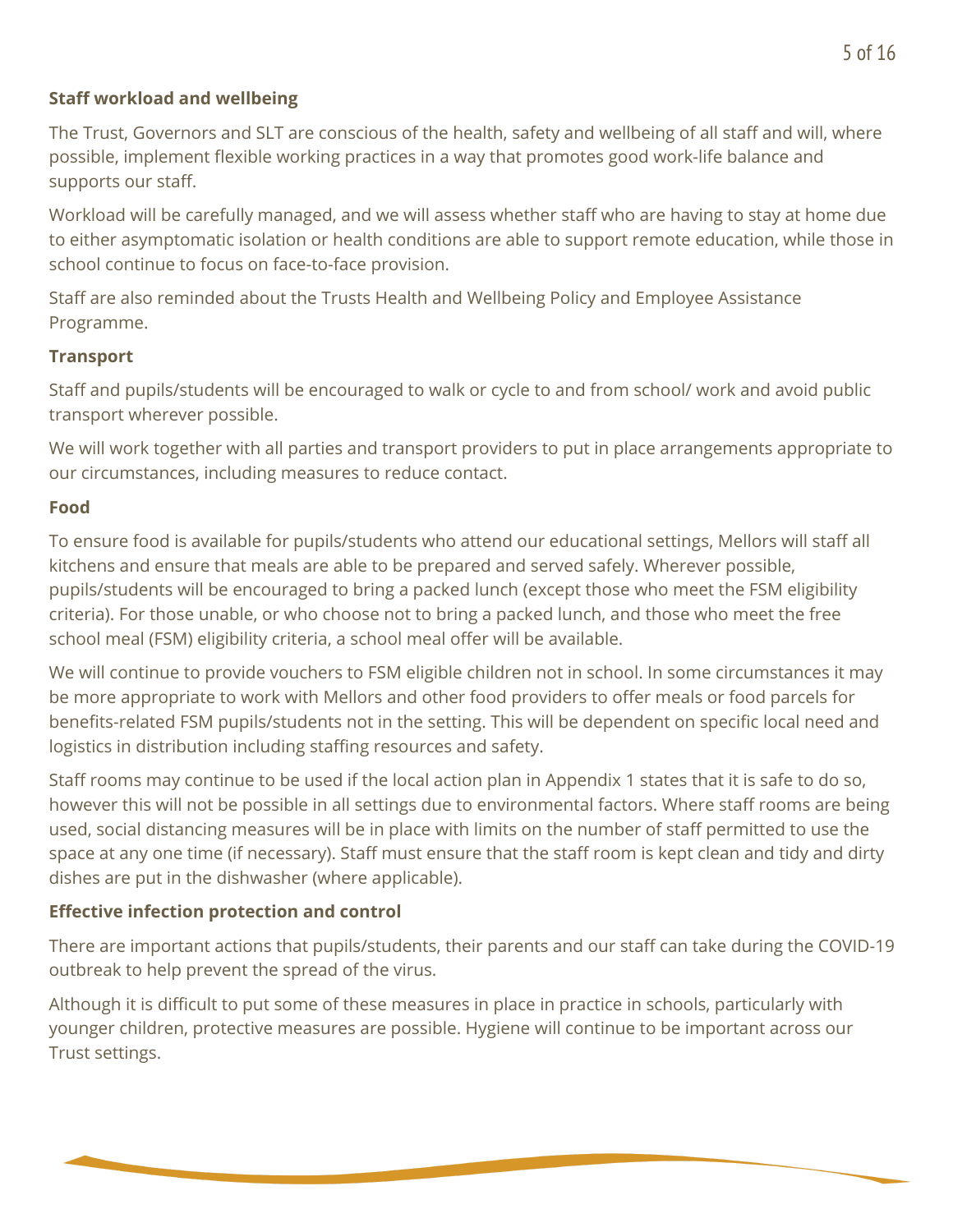Preventing the spread of COVID-19 involves dealing with direct transmission (for instance, when in close contact with those sneezing and coughing) and indirect transmission (via touching contaminated surfaces). A range of approaches and actions will be employed to do this. These can be seen as a Hierarchy of Controls that, when implemented, create an inherently safer system, where the risk of transmission of infection is substantially reduced. These include:

- Minimising contact with individuals who are unwell by ensuring that those who have COVID-19 symptoms, or who have someone in their household who does, do not attend our settings;
- Cleaning hands more often than usual wash hands thoroughly for 20 seconds with running water and soap and dry them thoroughly (using disposable hand towels, where possible) or use alcohol hand rub or sanitiser ensuring that all parts of the hands are covered;
- $\bullet$  Ensuring good respiratory hygiene promoting the 'catch it, bin it, kill it' approach;
- Cleaning frequently-touched surfaces often using standard products, such as detergents; and
- Minimise contact between individuals and maintain social distancing wherever possible.
- Reduce mixing by altering, as much as possible, the environment (such as classroom layout) and timetables (such as staggered break times) and introducing smaller group sizes (bubbles) in line with Government guidance.
- Where necessary, wear appropriate personal protective equipment (PPE)

Notices and posters promoting infection control best practice will be displayed throughout our buildings. The 'Staying COVID-19 Secure in 2020' poster will be displayed in reception.

Signage and markings supporting social distancing will be installed throughout our sites.

All staff will complete the online training 'Infection Prevention and Control' available via the Every Learning Management System

#### **Personal protective equipment (PPE), including face coverings and face masks**

The government is not recommending universal use of face coverings in all schools. Schools that teach children in years 7 and above and which are not under specific local restriction measures have the discretion to require face coverings for pupils, staff and visitors in areas outside the classroom where social distancing cannot easily be maintained, such as corridors and communal areas and it has been deemed appropriate in those circumstances. If such measures are required these will be contained within the Local Action Plan (Appendix 1) and Risk Assessment. Primary school children will not need to wear a face covering.

In particular, schools that teach years 7 and above may decide to recommend the wearing of face coverings for pupils, staff or visitors in communal areas outside the classroom where the layout of the schools makes it difficult to maintain social distancing when staff and pupils are moving around the premises, for example, corridors. Again this will be described in the Local Action Plan (Appendix 1) and Risk Assessment.

Where face coverings are identified as required, the safe wearing and use of these will be communicated to all staff and pupils. This includes:

● Cleaning of hands before and after touching the face covering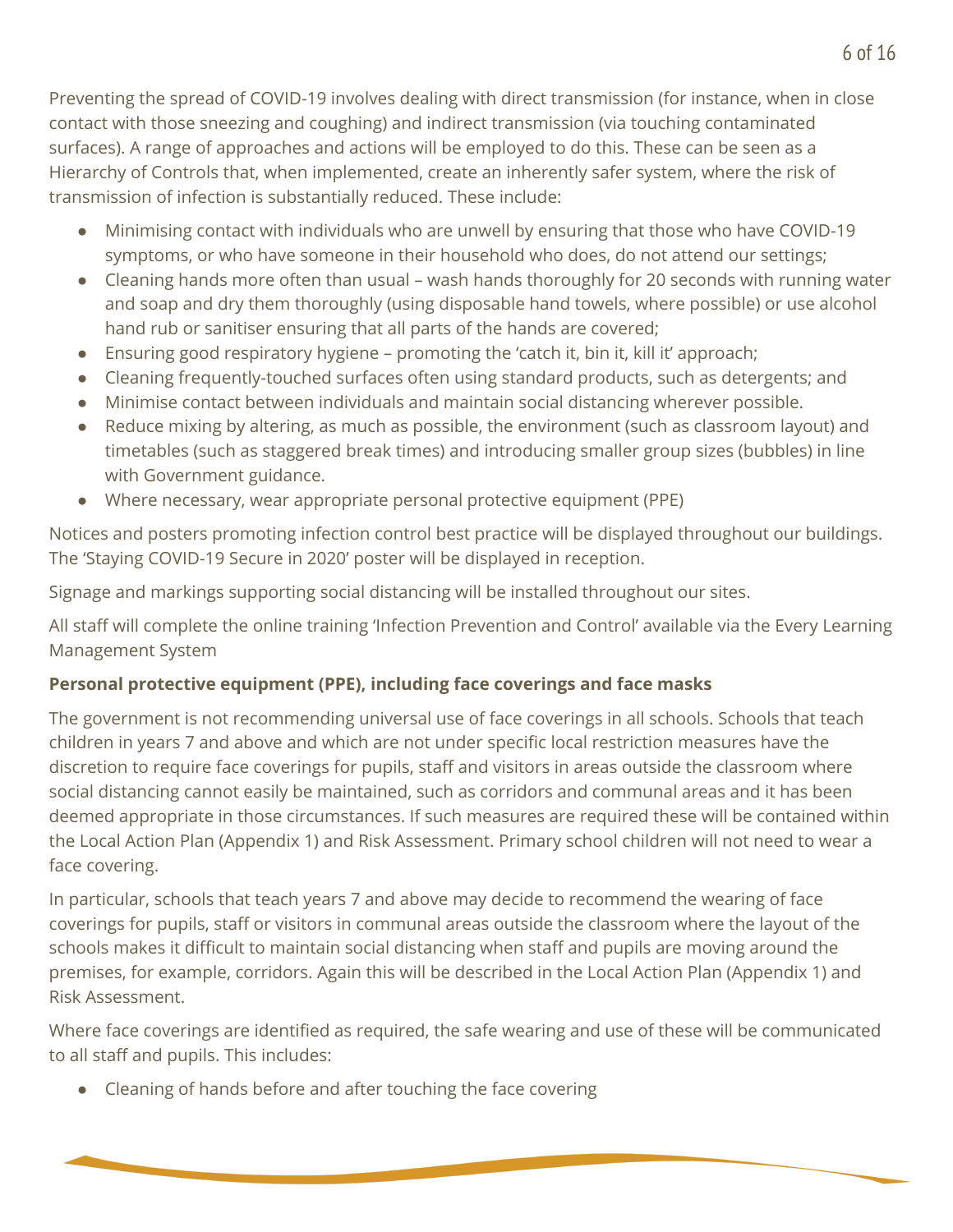- Safe storage in individual, sealable plastic bags between use (if reusable)
- Replacing should the face covering become damp

Pupils will be instructed not to touch the front of their face covering during use or when removing it and will dispose of temporary face coverings in general waste, or place reusable face coverings in a plastic bag they can take home with them, and then wash their hands again before heading to their classroom.

In primary schools where social distancing is not possible in areas outside of classrooms between members of staff or visitors, for example in staffrooms, headteachers will have the discretion to decide whether to ask staff or visitors to wear, or agree to them wearing face coverings in these circumstances. Similarly where there are concerns regarding social distancing between parents and carers at drop off and collection times, a request to wear masks may be issued. Again this will be described in the Local Action Plan (Appendix 1) and Risk Assessment.

Based on current evidence and the measures that schools are already putting in place, such as the system of controls and consistent bubbles, face coverings will not be necessary in the classroom even where social distancing is not possible. Face coverings would have a negative impact on teaching and their use in the classroom should be avoided.

Most of our staff will not require PPE beyond what they would normally need for their work, however this will be readily available to them. PPE will only be needed in a very small number of cases, including:

- Pupils/students whose care routinely already involves the use of PPE due to their intimate care needs will continue to receive their care in the same way.
- If a pupil becomes unwell with symptoms of COVID-19 while in our settings, a face mask should be worn by the supervising adult, if a distance of two metres cannot be maintained. If contact with the pupil is necessary, then gloves, an apron and a face mask should be worn by the supervising adult. If a risk assessment determines that there is a risk of splashing to the eyes, for example from coughing, spitting, or vomiting, then eye protection should also be worn.
- If a pupil becomes unwell with non-COVID-19 symptoms, they should be treated as normal with no specific additional PPE requirements.

Some individuals are exempt from wearing face coverings. This applies to those who:

- cannot put on, wear or remove a face covering because of a physical or mental illness or impairment or disability
- speak to or provide assistance to someone who relies on lip reading, clear sound or facial expression to communicate

In these instances we expect all our staff to be sensitive to those needs.

Further information regarding Face Coverings in educational settings can be found her <https://www.gov.uk/government/publications/face-coverings-in-education/face-coverings-in-education>

#### **Shielded and clinically vulnerable pupils/students**

Shielding advice for all children was paused on 1 August 2020 which means that even the small number of pupils who will remain on the shielded patient list can also return to school, as can those who have family members who were shielding.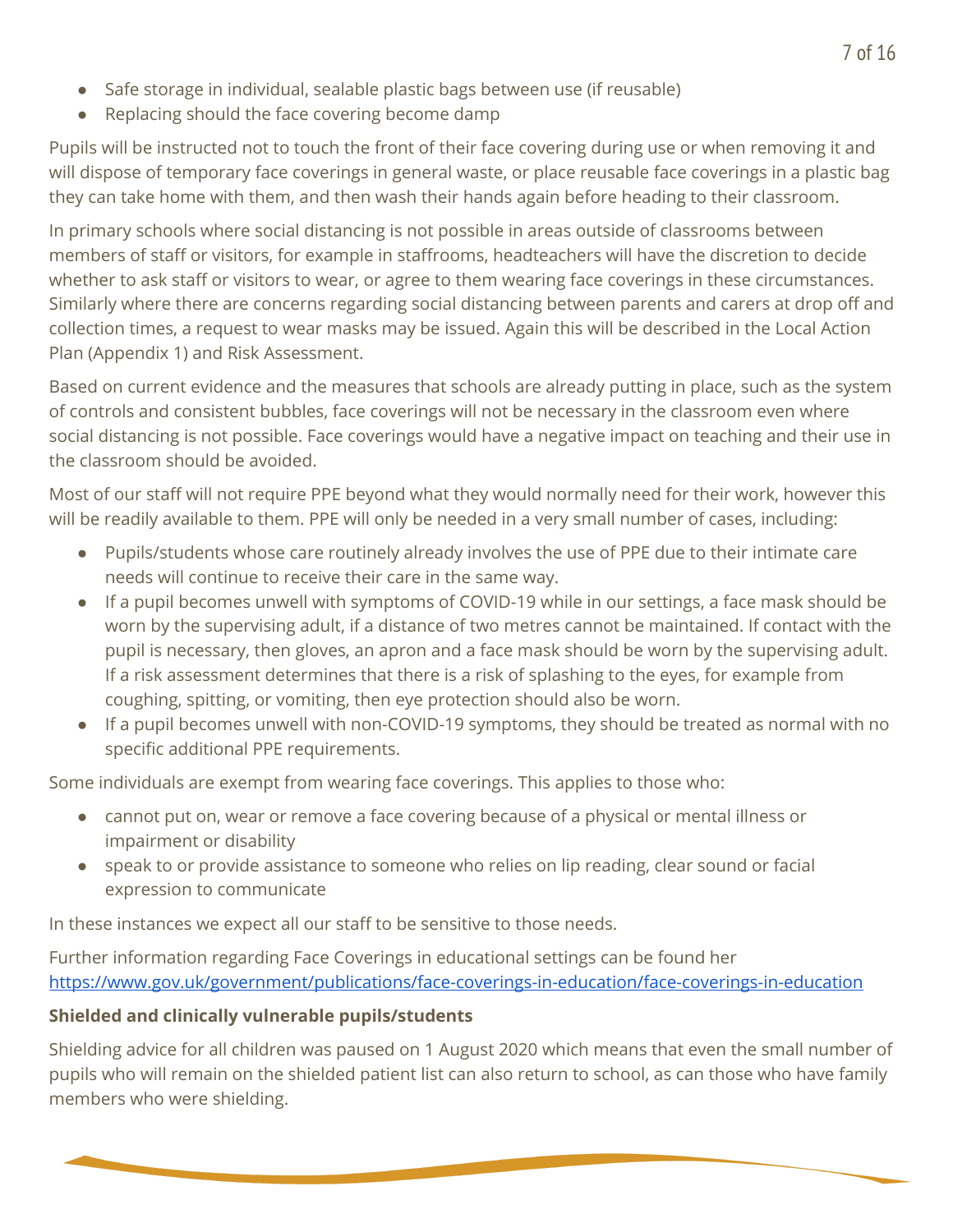For the vast majority of pupils/students, COVID-19 is a mild illness. In some cases an individual pupil/student (0 to 18 years of age) may be classed by a medical practitioner as clinically extremely vulnerable due to pre-existing medical conditions and advised to shield. Therefore, we do not expect these pupils/students to be attending our settings, and they will continue to be supported at home as much as possible.

#### **Shielded adults**

Shielding advice for all adults was paused on 1 August 2020 which means that even the small number of adults who will remain on the shielded patient list can also return to school, as can those who have family members who were shielding.

Clinically extremely vulnerable individuals can go to work within our sites/Academies as COVID secure workplaces. Along with those deemed Clinically vulnerable, such individuals have been advised to take extra care in observing social distancing. We will carefully assess and discuss with them whether this involves an acceptable level of risk. If this is not possible within their normal role, they will be offered the safest available on-site roles to ensure that they can stay two metres away from others wherever possible, although the individual may choose to take on a role that does not allow for this distance if they prefer to do so.

If due to individual clinical advice a person is directly instructed to shield, we will endeavour to support this, for example by asking staff to support remote education, carry out lesson planning or other roles which can be done from home.

Those staff members identified as being vulnerable will have their own individual risk assessment.

#### **Living with a shielded person**

If a pupil or a member of staff lives with someone who is clinically vulnerable (but not clinically extremely vulnerable), including those who are pregnant, they can attend our settings.

If a pupil or staff member lives in a household with someone who is shielding they are reminded that stringent social distancing should be adhered to and, in the case of pupils/students, they are able to understand and follow those instructions. For staff, the Academy will risk assess appropriately to ensure safe working practices. This may not be possible for very young children and older children without the capacity to adhere to the instructions on social distancing.

The staff member/ pupil along with their household will be expected to have appropriate measures in place for when they return from school to minimise any risk of transmission.

#### **Staff who are pregnant**

Pregnant women are in the 'clinically vulnerable' category and are generally advised to follow the above advice. An individual risk assessment will be carried out for pregnant women.

#### **Staff who may otherwise be at increased risk from coronavirus (COVID-19)**

Some people with particular characteristics may be at comparatively increased risk from coronavirus (COVID-19) such as age and sex, where people live, deprivation, ethnicity, people's occupation and care home residence. These staff are able to work in our sites/Academies so long as the system of controls set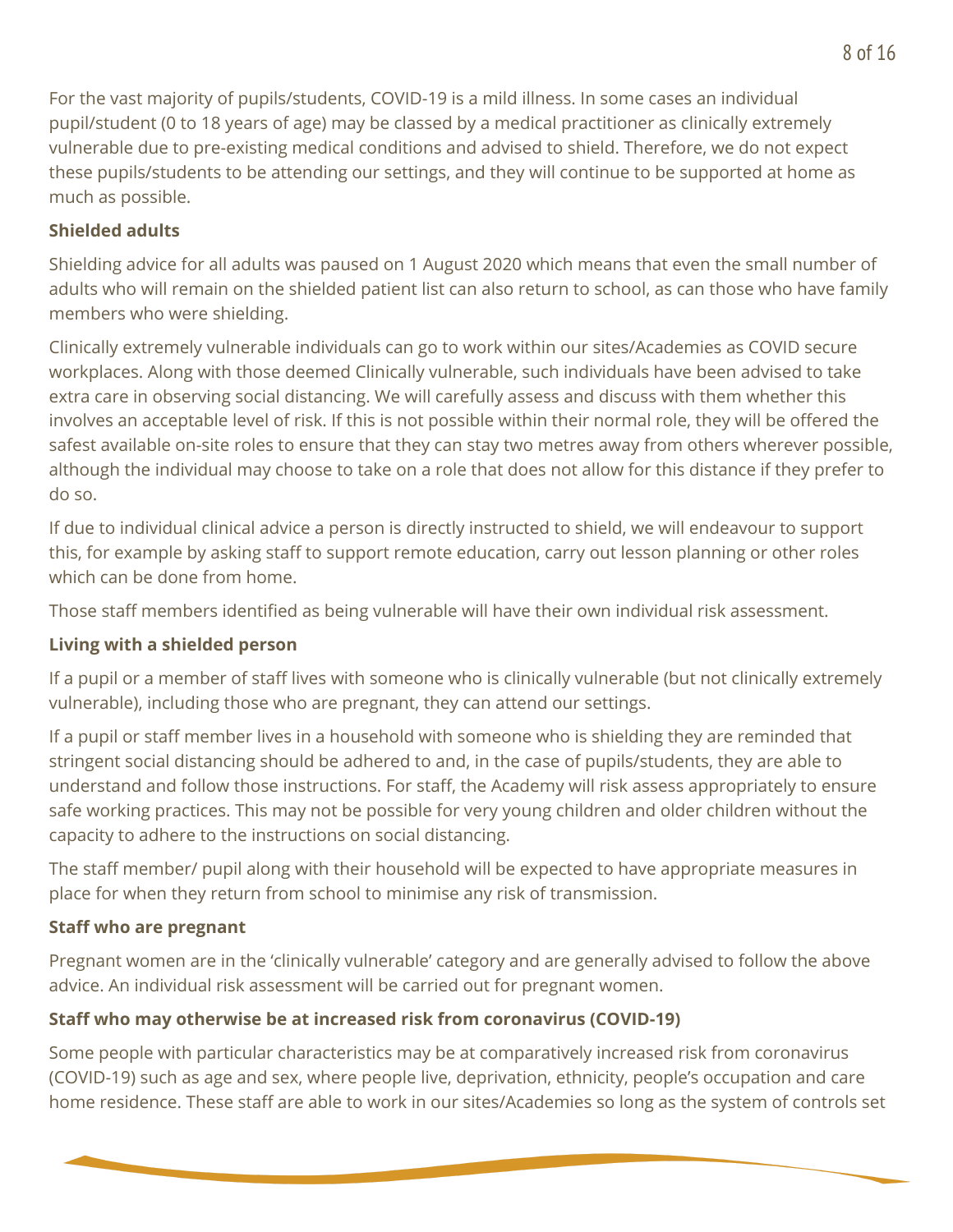out in this guidance are in place. Those identified as being of higher trisk will have their own individual vulnerable persons risk assessment.

People who live with those who have comparatively increased risk from coronavirus (COVID-19) can attend the workplace.

#### **Class or group sizes**

We know that, unlike older children and adults, early years and primary-age children cannot be expected to remain two metres apart from each other and staff. We will therefore work through the hierarchy of measures set out above which, in summary, includes:

- Avoiding contact with anyone with symptoms;
- Frequent hand cleaning and good respiratory hygiene practices;
- Regular cleaning of settings; and
- Minimising contact and mixing between cohorts.

We appreciate that it is still important to reduce contact between people as much as possible, and we will achieve this and reduce the transmission risk by ensuring pupils/students and staff, where possible, only mix in a small, consistent group and that small group stays away from other people and groups.

Public Health England (PHE) is clear that if early years settings, schools and colleges do this, and crucially if they are also applying regular hand cleaning, hygiene and cleaning measures and handling potential cases of the virus as per the advice, then the risk of transmission will be lowered.

Where we can keep pupils/students in small groups two metres away from each other, we will do so. While in general groups will be kept apart, brief, transitory contact, such as passing in a corridor, is deemed to be low risk.

We are following the published [Guidance](https://www.gov.uk/government/publications/actions-for-schools-during-the-coronavirus-outbreak/guidance-for-full-opening-schools) for full opening: schools. Groups or 'Bubbles' have been identified and created to prevent mixing of persons and minimise risk of cross infection. Details of the arrangements can be found in Appendix 1.

Where an academy cannot achieve the measures set out at any point, they will notify the Trust executive (CEO or COO).

## **Planning and organising**

## **Prior to welcoming our pupils/students and staff back, we will:**

- Refresh our risk assessment and other health and safety advice for pupils/students and staff considering recent government advice, identifying protective measures (such as the things listed below). Also ensure that all health and safety compliance checks have been undertaken before opening.
- Organise small class groups, as described in the 'class or group sizes' section above.
- Organise classrooms and other learning environments such as workshops and science labs for those groups, maintaining space between seats and desks where possible.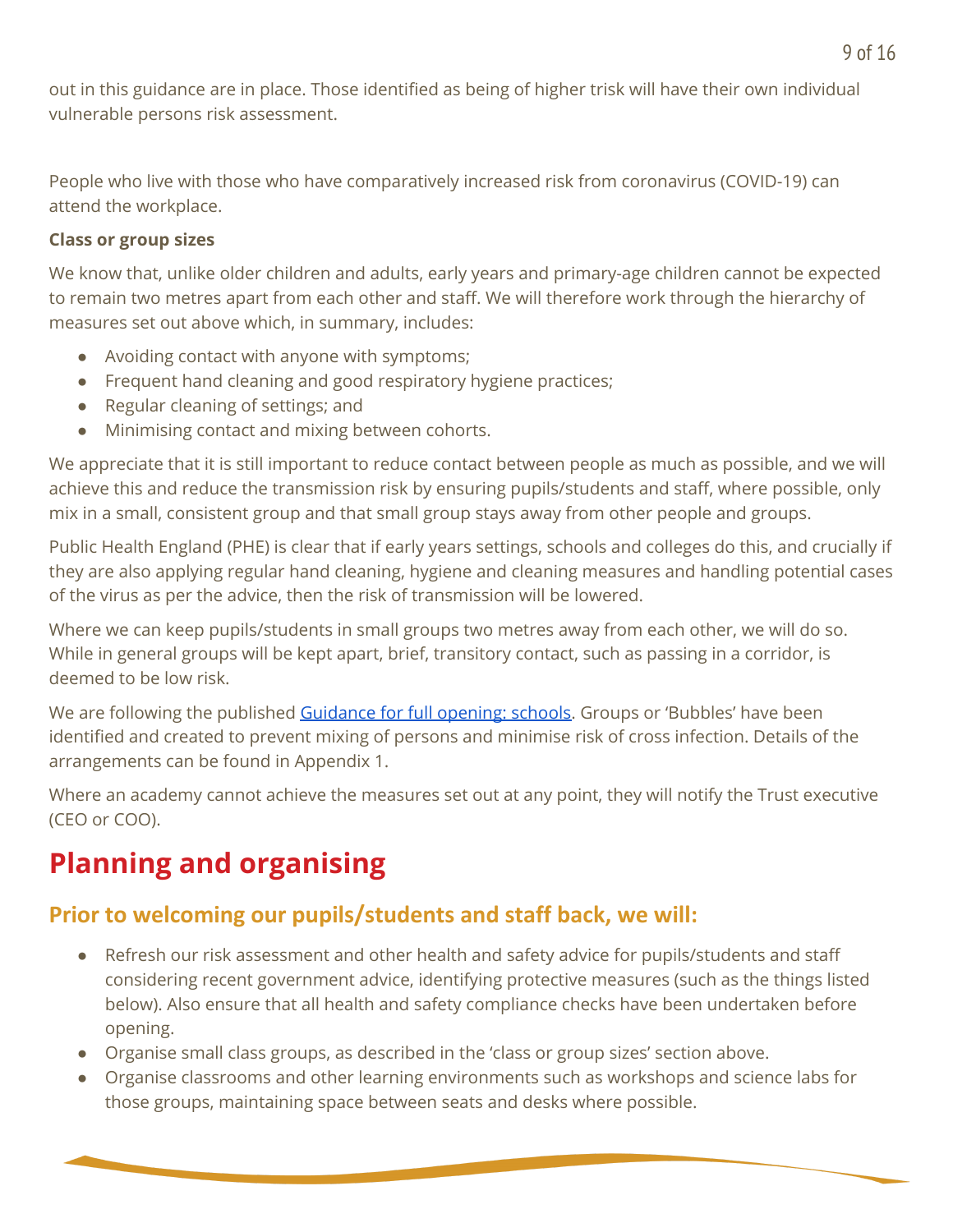- In refreshing the timetable:
	- Decide which lessons or activities will be delivered;
	- Consider which lessons or classroom activities could take place outdoors;
	- Use the timetable and selection of classroom or other learning environment to reduce movement around the academy or site;
	- Use technology to deliver assemblies and collective worship, or if unable to do this Stagger groups and maintain social distancing.
	- Stagger break times (including lunch) so that all pupils/students are not moving around the setting at the same time;
	- Stagger drop-off and collection times;
	- Plan parents' drop-off and pick-up protocols in a way that minimises adult-to-adult contact; and
	- For secondary academies, we will consider how best to supplement remote education with some face-to-face support for pupils/students.
- In addition, where there are childcare or early years groups in the setting, we will:
	- Consider how to keep small groups of pupils/students together throughout the day and avoid larger groups of pupils/students mixing; and
	- $\circ$  Consider how play equipment is used, ensuring that it is appropriately cleaned between groups of pupils/students using it and that multiple groups do not use it simultaneously.
- Remove unnecessary items from classrooms and other learning environments where there is space to store it elsewhere.
- Remove soft furnishings, soft toys and toys that are hard to clean (such as those with intricate parts).
- Consider how pupils/students arrive at our settings, and reduce any unnecessary travel on coaches, buses or public transport where possible.

### **Communication**

#### **We will communicate our plans as follows:**

- Telling pupils/students, parents, carers or any visitors, such as suppliers, not to enter our settings if they are displaying any symptoms of COVID-19;
- Telling parents that if their child needs to be accompanied to our settings, only one parent should attend;
- Telling parents and young people their allocated drop-off and collection times and the process for doing so, including protocols for minimising adult-to-adult contact (for example, which entrance to use);
- Making it clear to parents that they cannot gather at entrance gates or doors, or enter the site (unless they have a pre-arranged appointment, which will be conducted safely);
- Where appropriate, engage parents and pupils/students in educational resources/posters such as e-bug and PHE;
- Ensure parents and young people are aware of recommendations on transport to and from our settings (including avoiding peak times);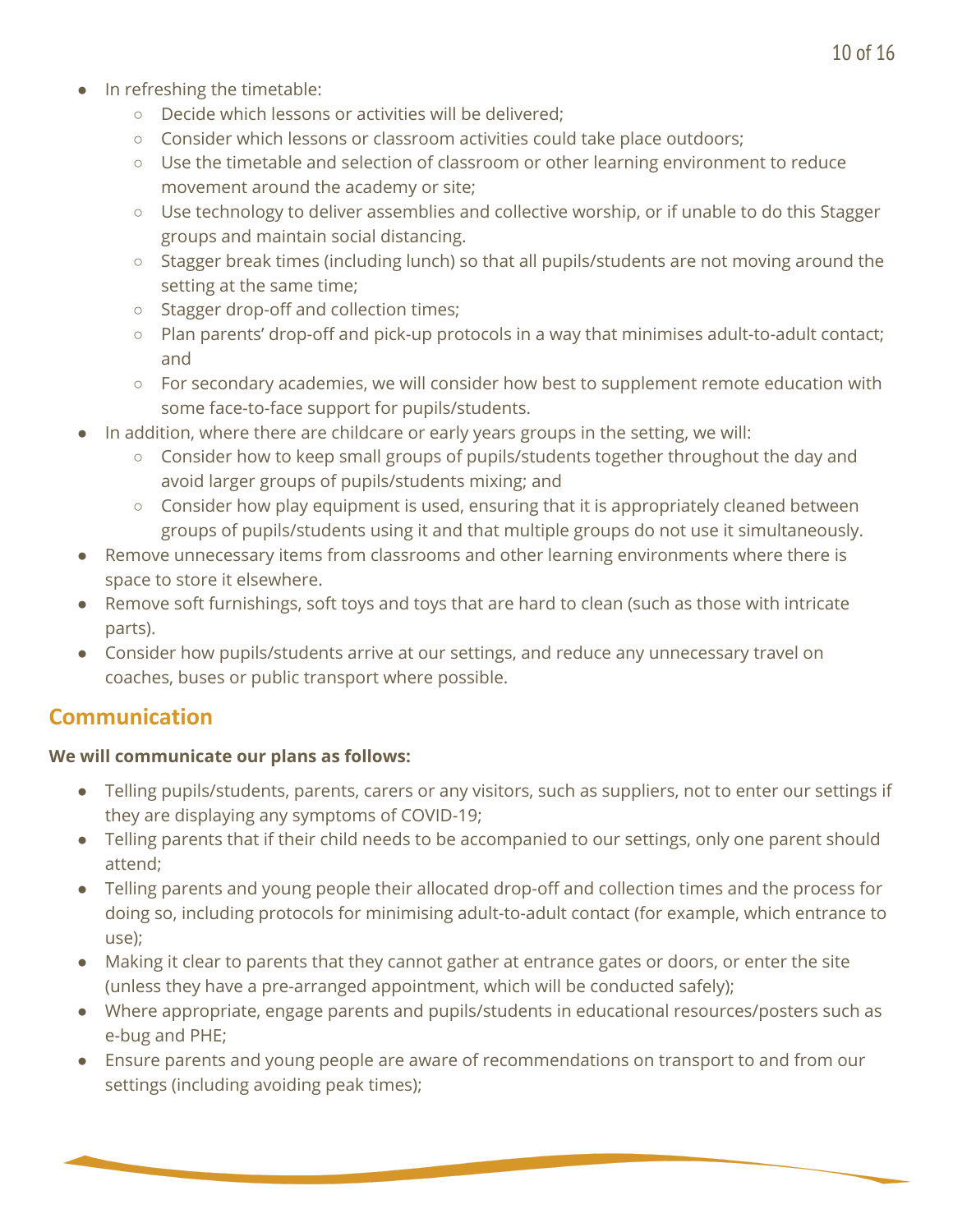- Talking to staff about the plans (for example, safety measures, timetable changes and staggered arrival and departure times);
- Communicating as early as possible with contractors and suppliers that will need to prepare to support our plans for opening (for example, cleaning, catering, food supplies, hygiene suppliers, etc.); and
- Discussing with cleaning contractors or staff the additional cleaning requirements and agreeing additional hours to allow for this as appropriate.

### **When Open**

#### **We will keep cohorts together where possible and:**

- Ensure that pupils/students are always in the same small groups each day, and different groups are not mixed during the day, or on subsequent days.
- Ensure that the same teacher(s) and other staff are assigned to each group and, as far as possible, these stay the same during the day and on subsequent days, recognising for secondary and college settings that there will be some subject specialist rotation of staff.
- Ensure that wherever possible, pupils/students use the same classroom or area of a setting throughout the day, with a thorough cleaning of the rooms at the end of the day. Wherever possible, we will seat pupils/students at the same desk each day if they attend on consecutive days.

#### **For cleaning and hygiene:**

- Follow government guidance on cleaning, including:
	- Cleaning an area with normal cleaning products after someone with COVID-19 has left to reduce the risk of passing the infection on to other people;
	- Wearing disposable gloves and aprons for cleaning (these will be double-bagged, stored securely for 72 hours, then thrown away in the regular rubbish after cleaning is finished);
	- $\circ$  Using disposable cloths, first clean hard surfaces with warm soapy water, then disinfect these surfaces with normal cleaning products (paying particular attention to frequently-touched areas and surfaces, such as bathrooms, handrails, stairwells and door handles);
	- Where an area has been heavily contaminated, such as with visible bodily fluids, from a person with COVID-19, use protection for the eyes, mouth and nose, as well as wearing gloves and an apron; and
	- Washing hands regularly with soap and water for 20 seconds, and after removing gloves, aprons and other protection used while cleaning.
- Ensure that sufficient handwashing facilities are available. Where a sink is not nearby, we will provide hand sanitiser in classrooms and other learning environments.
- Clean surfaces that pupils/students are touching such as toys, desks, chairs, doors, sinks, toilets, light switches and bannisters – more regularly than normal.
- Ensure that all adults and pupils/students:
	- $\circ$  Frequently wash their hands with soap and water for 20 seconds and dry thoroughly;
	- Wash their hands on arrival at the setting, before and after eating, and after sneezing or coughing;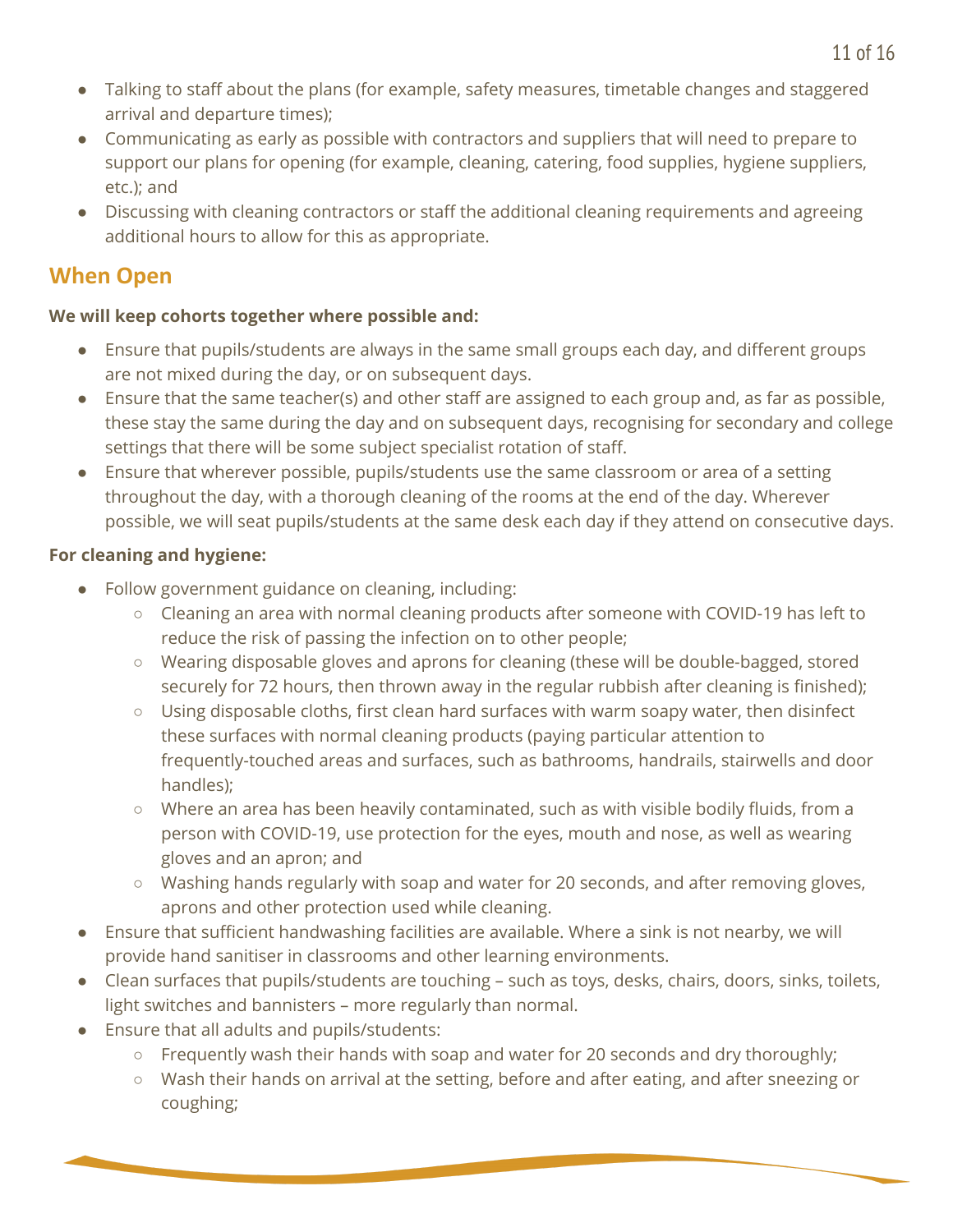- Are encouraged not to touch their mouth, eyes and nose; and
- $\circ$  Use a tissue or elbow to cough or sneeze and use bins for tissue waste ('catch it, bin it, kill it')
- Ensure that help is available for pupils/students who have trouble cleaning their hands independently.
- Consider how to encourage young children to learn and practise these habits through games, songs and repetition.
- Ensure that bins for tissues are emptied throughout the day.
- Where possible, all spaces will be well ventilated using natural ventilation (opening windows) or ventilation units.
- Prop doors open, where safe to do so (bearing in mind fire safety and safeguarding), to limit the use of door handles and aid ventilation (See Managed Use Policy relating to fire doors).
- Get in touch with public sector buying organisation partners about proportionate supplies of soap, anti-bacterial gel and cleaning products if needed.
- Confirm to staff and parents that there is no need for anything other than normal personal hygiene and washing of clothes following a day in our settings.

#### **Reduce mixing within our settings by:**

- Accessing rooms directly from outside (where possible).
- Considering one-way circulation or placing dividers down the middle of corridors to keep groups apart as they move through the setting where spaces are accessed by corridors.
- Staggering breaks to ensure that any corridors or circulation routes used have a limited number of pupils/students using them at any time.
- Staggering lunch breaks pupils/students will clean their hands beforehand and enter in the groups they are already in. Groups will be kept apart as much as possible and tables will be cleaned between each group. Where this is not possible, pupils/students will have their lunch in their classrooms.
- Ensuring that toilets do not become crowded by limiting the number of pupils/students who use the toilet facilities at one time.
- Noting that some pupils/students will need additional support to follow these measures (for example, routes round school marked in braille or with other meaningful symbols, and social stories to support them in understanding how to follow rules).

#### **Use outside space:**

- For exercise and breaks.
- For outdoor education, where possible, to limit transmission and more easily allow for distance between pupils/students and staff.
- Outdoor equipment will not be used unless we are able to ensure that it is appropriately cleaned between groups of pupils/students using it, and that multiple groups are not allowed to use it simultaneously.

#### **For shared rooms:**

● Use halls, dining areas and internal and external sports facilities for lunch and exercise at half capacity. If class groups take staggered breaks between lessons, these areas can be shared as long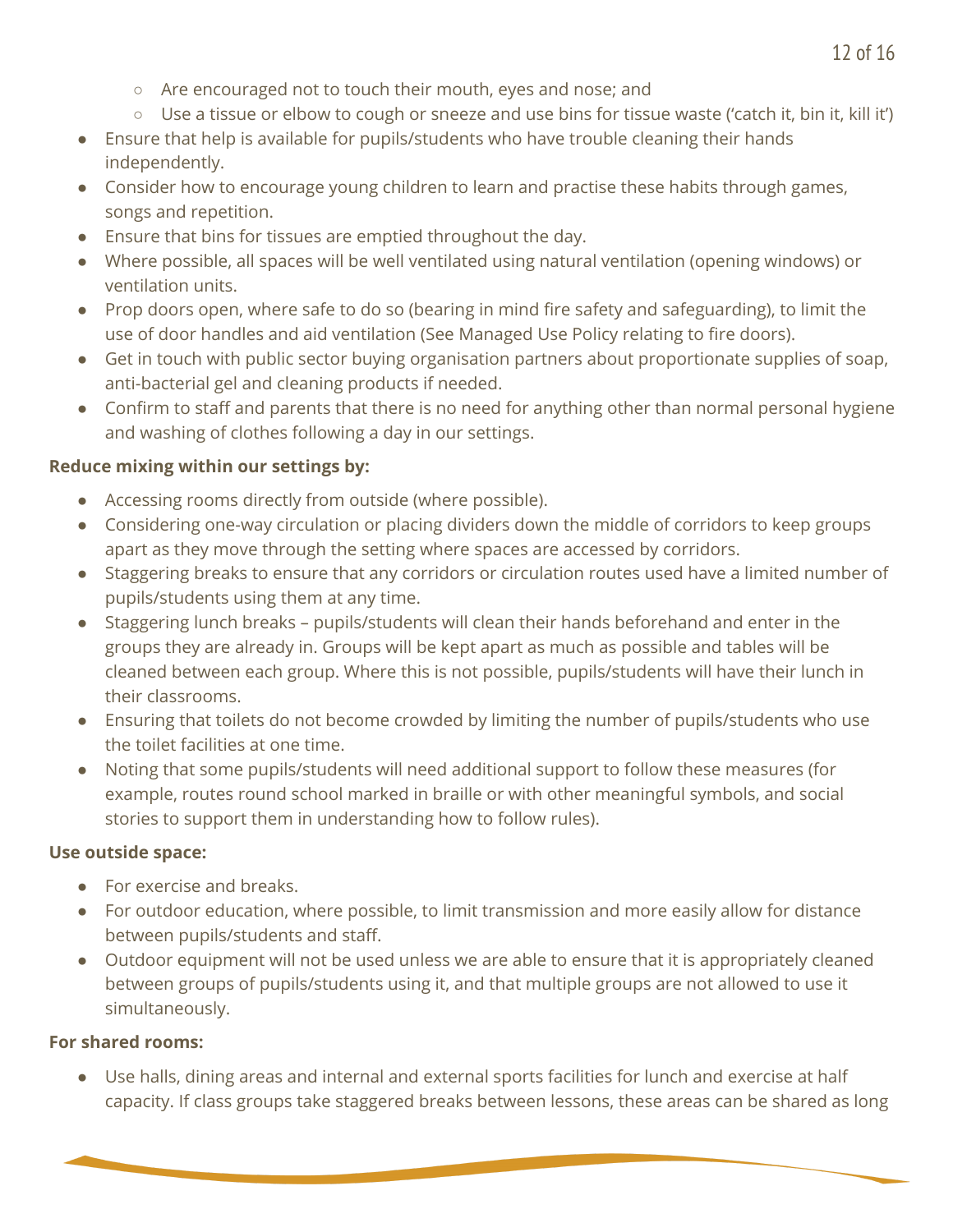as different groups do not mix (and especially do not play sports or games together) and adequate cleaning between groups is in place.

● Stagger the use of staff rooms, communal kitchens and offices to limit occupancy.

#### **Reduce the use of shared resources:**

- By limiting the amount of shared resources that are taken home, as well as limiting exchange of take-home resources between pupils/students and staff.
- By seeking to prevent the sharing of stationery and other equipment where possible. Shared materials and surfaces will be cleaned and disinfected more frequently.
- Practical lessons will go ahead where equipment can be cleaned thoroughly, and the classroom or other learning environment will be occupied by the same pupils/students in one day or properly cleaned between cohorts.

#### **Adjust transport arrangements where necessary, including:**

- Encouraging staff, parents and pupils/students to walk or cycle to the setting where possible.
- Ensuring that transport arrangements cater for any changes to start and finish times.
- Ensuring that transport providers do not work if they or a member of their household are displaying any symptoms of COVID-19.
- Ensuring that transport providers, as far as possible, follow hygiene rules and try to keep distance from their passengers.
- Taking appropriate actions to reduce risk if hygiene rules and social distancing is not possible, for example when transporting pupils/students with complex needs who need support to access the vehicle or fasten seatbelts.
- Communicating revised travel plans clearly to contractors, Local Authorities and parents where appropriate (for instance, to agree pick-up and drop-off times).

#### **What happens if someone becomes unwell at our sites/ settings?**

If anyone becomes unwell with a new, continuous cough, high temperature or loss of sense of taste or smell in our settings, they will be sent home and advised to follow government guidance for households with possible COVID-19 infection.

If a pupil is awaiting collection, they will be moved, if possible, to a room where they can be isolated behind a closed door, depending on the age of the child and with appropriate adult supervision if required. Ideally, a window will be opened for ventilation. If it is not possible to isolate them, we will move them to an area which is at least two metres away from other people.

If they need to go to the bathroom while waiting to be collected, they will use a separate bathroom if possible. The bathroom will be cleaned and disinfected using standard cleaning products before being used by anyone else.

PPE will be worn by staff caring for the child while they await collection if a distance of two metres cannot be maintained (such as for a very young child or a child with complex needs).

In an emergency, we will call 999 if they are seriously ill or injured or their life is at risk.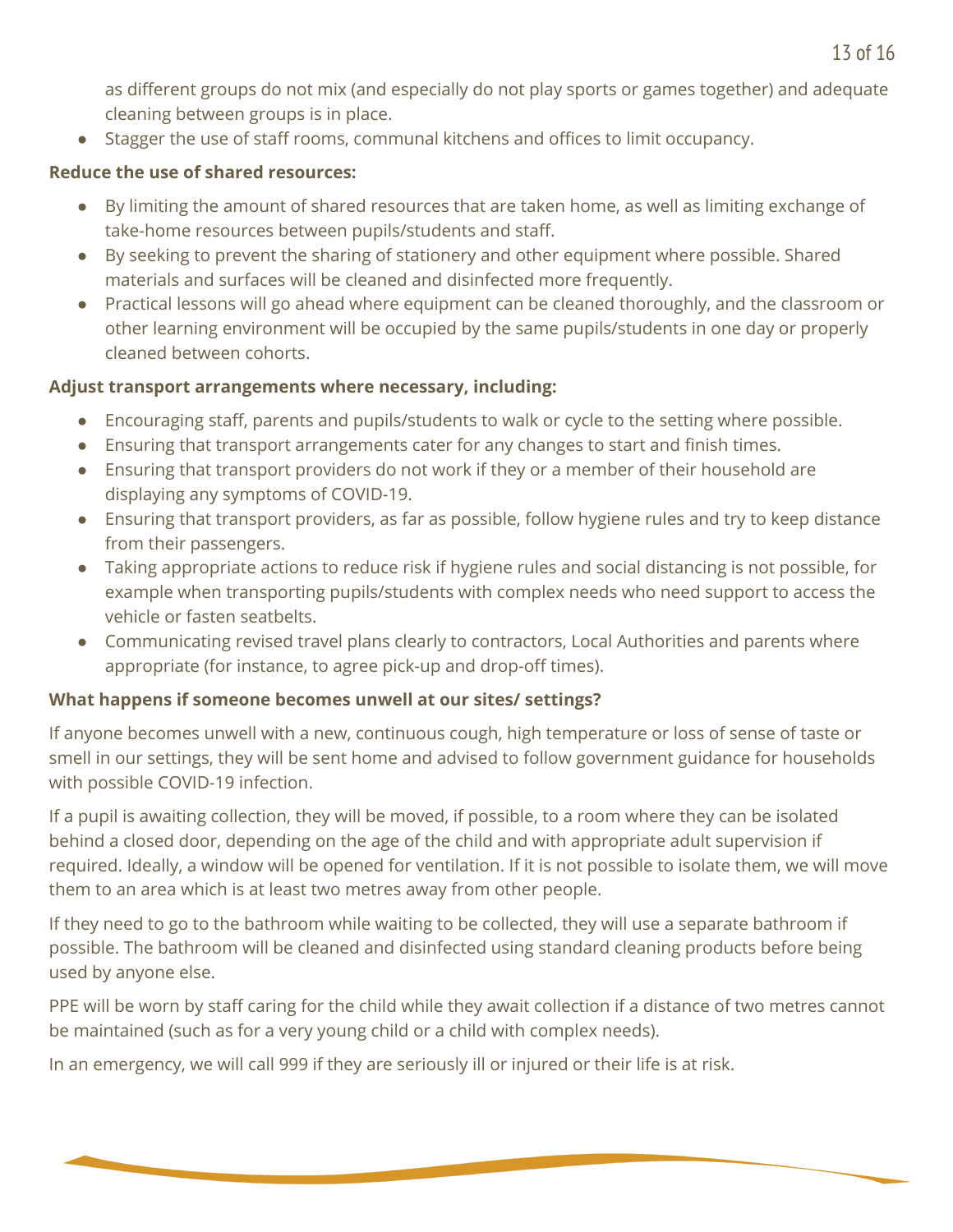If a member of staff has helped someone who was unwell with a new, continuous cough, high temperature, or loss of sense of taste or smell, they will not need to go home unless they develop symptoms themselves (and in which case, they will be expected to get a test) or the child subsequently tests positive (see 'What happens if there is a confirmed case of COVID-19 in our settings?' below). They should wash their hands thoroughly for 20 seconds after any contact with someone who is unwell. We will clean the affected area with normal cleaning products after someone with symptoms has left to reduce the risk of passing the infection on to other people.

#### **What happens if there is a confirmed case of COVID-19 in our sites/ settings?**

When a pupil or staff member develops symptoms compatible with COVID-19, they will be sent home and advised to self-isolate for ten days. Their fellow household members should self-isolate for 14 days. All staff and pupils/students who are attending our settings will have access to a test if they display symptoms of COVID-19 and are encouraged to get tested in this scenario.

Where the pupil or staff member tests negative, they can return to our setting and the fellow household members can end their self-isolation, unless they have been identified as a close contact of a positive case.

Where a pupil or staff member tests positive the Chief Operating Officer will b e informed immediately. Close contacts in school within the 48 hours prior to symptoms or the positive test will be identified and instructed to isolate and letters sent home to all pupils with instructions and guidance. The other household members of that wider class or group do not need to self-isolate unless the pupil or staff member they live with subsequently develops symptoms. The Academy will complete the Minimum Data Set for positive COVID-19 cases and the Trust will liaise with the Local Authority, PHE and other agencies for any additional response requirements.

In some cases, a larger number of other pupils/students may be asked to self-isolate at home as a precautionary measure – perhaps the whole class, site or year group.

To continue monitoring transmission, staff and pupils/students in all settings will be eligible for testing if they become symptomatic, as will members of their households. A negative test will enable children to get back to education, and their parents to get back to work. In the event of a child or member of staff testing positive for COVID-19, the relevant group of people within the school with whom the child has mixed closely (their cohort) should be sent home and advised to self-isolate for 14 days, even if they subsequently test negative.

#### **Taking pupils/students' temperatures**

We will not take pupils/students' temperatures every morning and parents and carers will not be required to either. Routine testing of an individual's temperature is not a reliable method for identifying COVID-19.

We will reiterate to parents the need to follow the standard national advice on the kind of symptoms to look out for that might be due to COVID-19, and where to get further advice. If anyone in the household develops a fever, a new continuous cough or loss of sense of taste or smell they are advised to follow the government guidance (which states that the ill person should remain in isolation for ten days and the rest of the household for 14 days).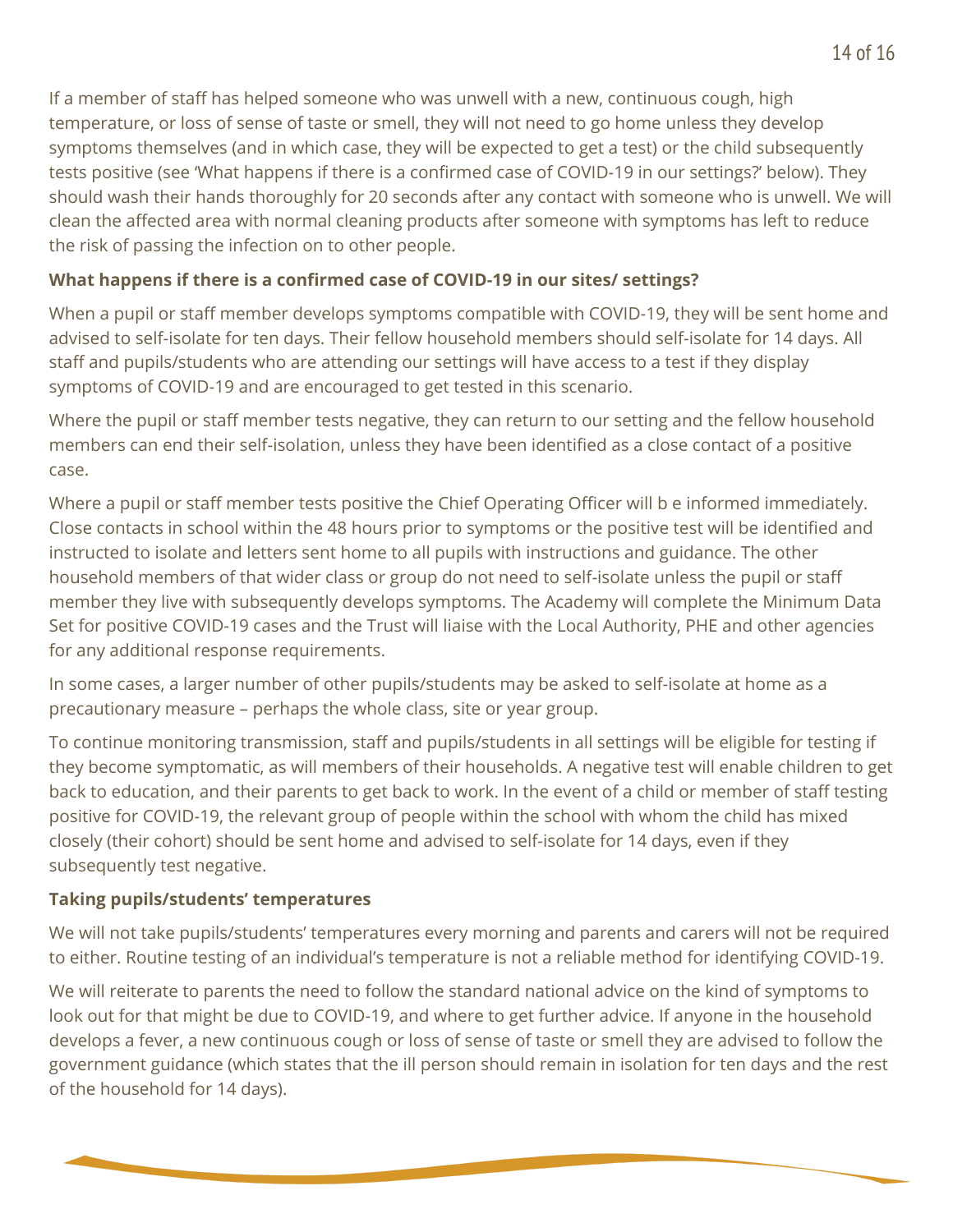## **Testing**

#### **Staff and Pupils/ Students**

All pupils/students eligible to attend our settings, and members of their households, will have access to testing if they display symptoms of COVID-19. This will enable them to get back into education, and their parents or carers to get back to work, if the test proves to be negative. To access testing, parents will be able to use the NHS 119 telephone service between 7am and 11pm or book online at <https://self-referral.test-for-coronavirus.service.gov.uk/antigen/condition>

#### **Supporting pupils/students with complex needs**

We will follow government guidance for special schools, specialist colleges, Local Authorities and any other settings managing pupils/students with education, health and care plans, including those with complex needs where appropriate.